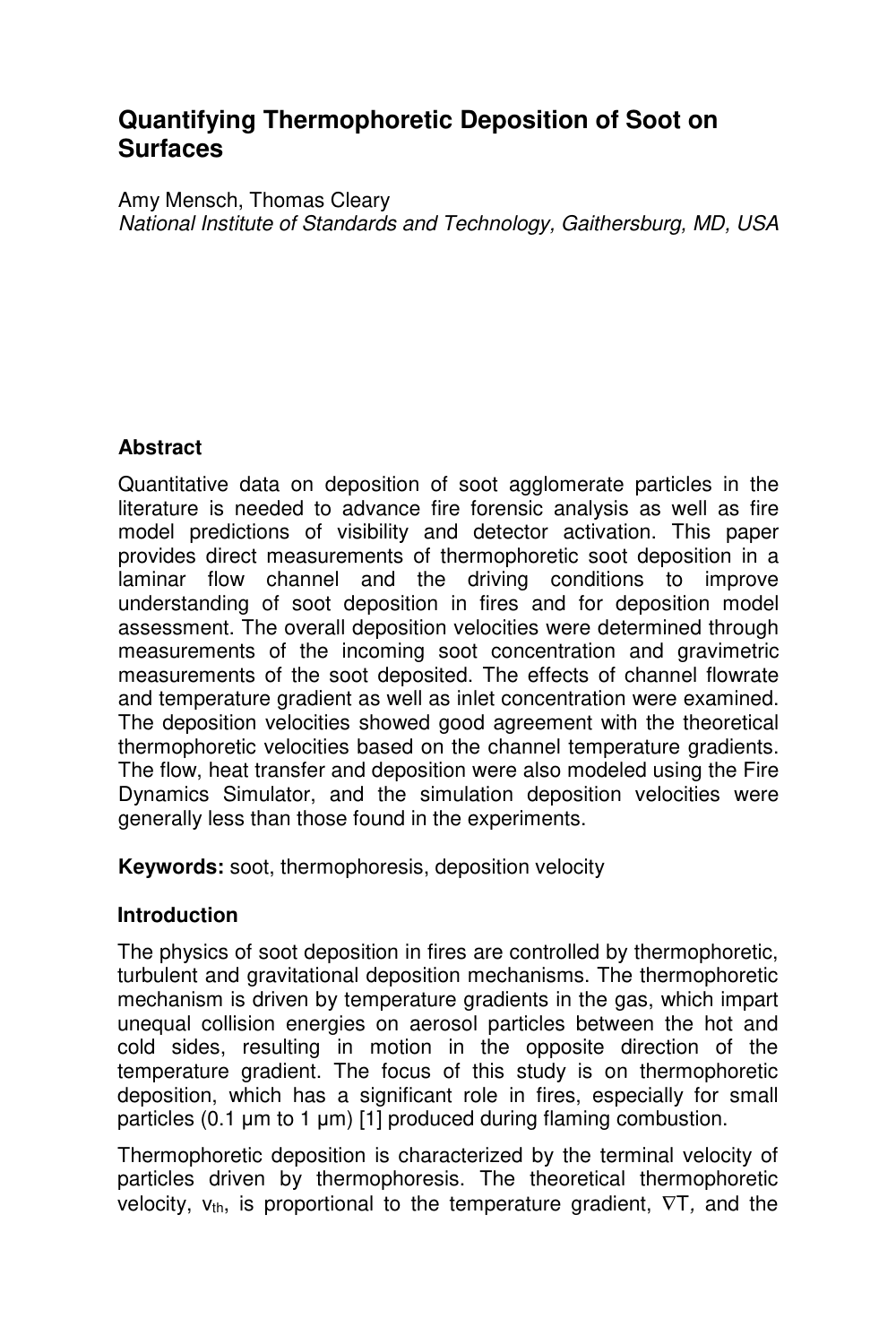kinematic viscosity, *ν*, of the gas, and inversely related to the temperature of the particle.  $T_p$ :

$$
v_{\text{th}} = -K_{\text{th}} \frac{\nu \nabla T}{T_{p}}
$$
 (Eq. 1)

K<sub>th</sub> is the thermophoretic coefficient. For a Knudsen number (the ratio of gas mean free path to particle radius), Kn >> 1, when the mean free path of the gas is much greater than the particle size,  $K_{th}$  is generally assumed to be 0.55 and independent of particle size [2]. This condition is known as the free molecular regime.  $K<sub>th</sub>$  can also be calculated as a function of Kn (which is a function of particle size and gas temperature), the thermal conductivities of the gas and particle, and empirical constants [3]. Studies of soot agglomerates have generally found that  $K<sub>th</sub>$  should be evaluated using the primary particle diameter [4]–[6], suggesting the use of  $K_{th} = 0.55$  for soot. Suzuki et al. [6] noted that  $K_{th}$ also depends on the morphological characteristics of the agglomerates, with more open structures being closer to the free molecular regime compared with more compact agglomerates.

Currently, there is insufficient validation data to assess the performance of predictive models of thermophoretic soot deposition. Researchers have used different approaches to measure soot deposition from fires, including optical scanning of glass paper deposition targets [7], directly measuring physical thickness [8], and measuring the response of a conductometric gauge [9]. Several soot deposition studies [4], [10], [11], motivated by the need to monitor soot in diesel exhaust, generated either indirect or qualitative measurements of surface deposition.

## **Soot deposition experiments**

The mechanism behind thermophoretic deposition was studied within a thin rectangular laminar flow channel with a transverse temperature gradient applied across the channel height, ensuring that deposition occurred only on the cold side of the channel. The channel was positioned so the flow was vertically downward to remove the effect of gravitational deposition. The flow passed through a plenum before and after the flow channel to minimize entrance and exit effects. The side walls were polytetrafluoroethylene, and the cold and hot boundaries were aluminum slabs, 19.1 mm thick to approximate constant temperature boundaries. On the outer side of the cold wall was a serpentine copper line circulating cold water, resulting in outer cold wall temperatures between 15 °C and 20 °C. On the outer side of the hot wall was a resistance heater with on-off control based on a set point temperature measured on the outer side of the hot wall. This temperature was set to 230 °C and 120 °C to generate cases with internal temperature differences of approximately 200 °C and 100 °C.

A steady-state flow simulation, which included the inlet plenum geometries, predicted fully-developed flow and temperature profiles by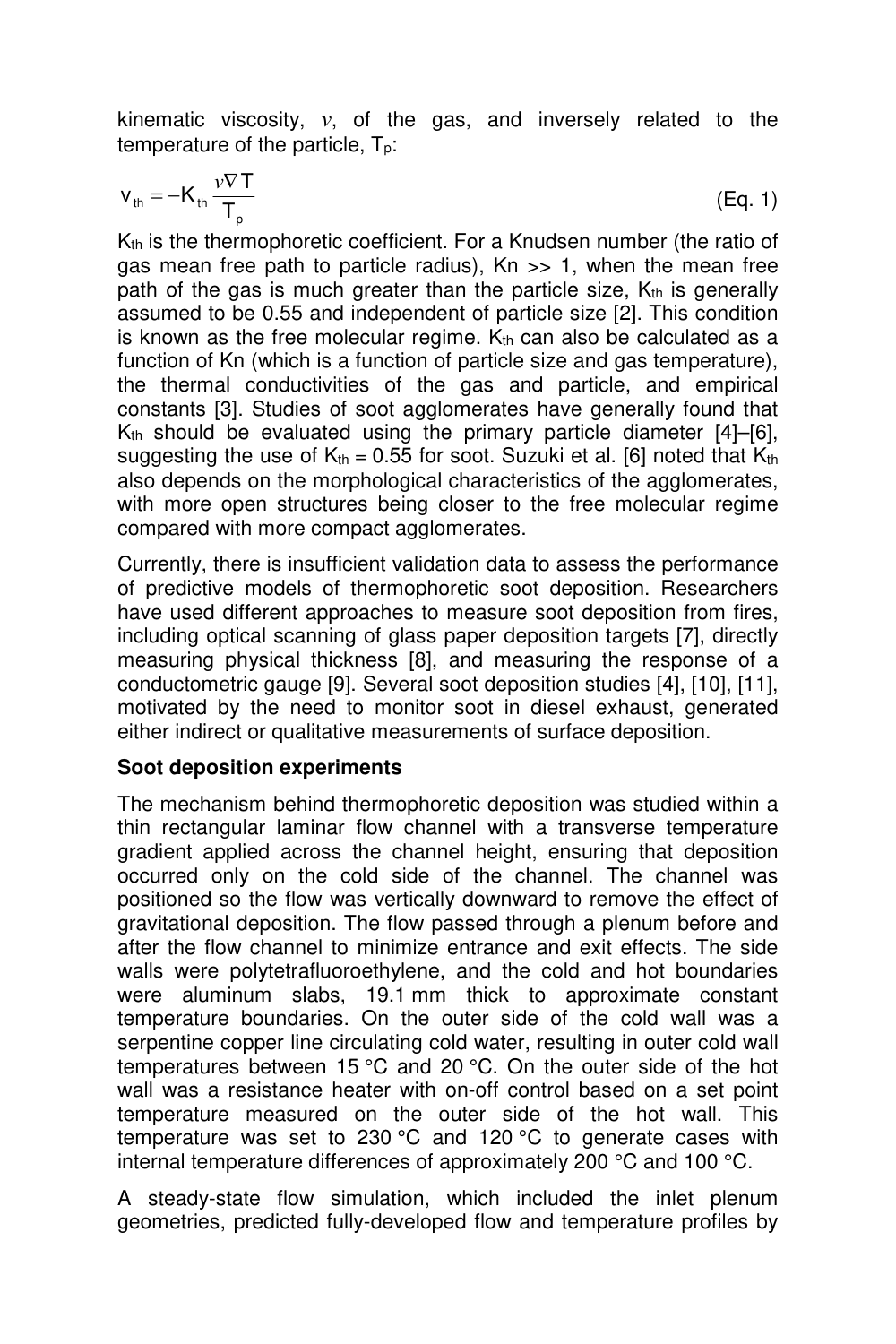20 % of the channel length for a channel flow of 3 SLM (standard L/min) and 50% of the channel length for 10 SLM [12]. The flow was laminar for both flowrates, using the Reynolds number based on the hydraulic diameter of the channel (< 230 for all cases). The fully-developed temperature profiles were confirmed to be linear across the channel height. The channel geometry is depicted in Fig. 1.



## Fig. 1 Diagram of experimental channel geometry.

A laminar diffusion flame burner was used to generate soot for deposition. Propene fuel exited a 10 mm diameter tube surrounded by co-flow air from a 120 mm diameter ceramic honeycomb, enclosed by a brass chimney. After a tripper plate to induce mixing, additional dilution air was injected into the upper stage of the burner. All fuel and air flows to the burner, 0.055 SLM and 0.077 SLM for the fuel, 54.08 SLM for the co-flow air, and 32.47 SLM for the dilution air, were set by mass flow controllers. The duration of deposition exposures ranged from 15 min to 60 min. The soot aerosol concentration,  $C_p$ , entering the channel was measured by two methods, by flowing part of the exhaust from the burner through a tapered element oscillating microbalance (TEOM), and by flowing part of the exhaust through a filter to measure the change in mass captured at the measured flowrate. The averages and expanded uncertainties at 95 % confidence interval  $(\mu)$  of  $C_p$  are given in Table 1.

| Fuel flow<br>(L/min) | $C_{p,ave}$<br>(mg/m <sup>3</sup> ) |     | No. of<br>experiments | $\mu$ of $C_{p,ave}$<br>(mg/m <sup>3</sup> ) | $\mu$ of $C_p$ , in each<br>experiment |  |
|----------------------|-------------------------------------|-----|-----------------------|----------------------------------------------|----------------------------------------|--|
| 0.055                | TEOM                                | 66  | 21                    | ± 21.0                                       | ± 6.1                                  |  |
|                      | Filter                              | 70  | 15                    | ± 5.4                                        | ± 7.5                                  |  |
| 0.077                | TEOM                                | 108 | З                     | ± 10.4                                       | ± 39.0                                 |  |
|                      | Filter                              | 125 |                       | ± 19.2                                       | $+11.4$                                |  |

Table 1. Particle concentration, C<sub>p</sub>, measurements.

At the end of the exposure the mass loading of soot deposited on the cold side of the channel was determined gravimetrically by measuring the change in mass, mdep, on four aluminum foil circular targets (each with  $A_{dep} = 1.7E-03$  m<sup>2</sup>). The targets were spaced along the channel centerline, centered at 30 mm, 132 mm, 233 mm, and 335 mm from the channel inlet. The mass of the targets was taken at least several hours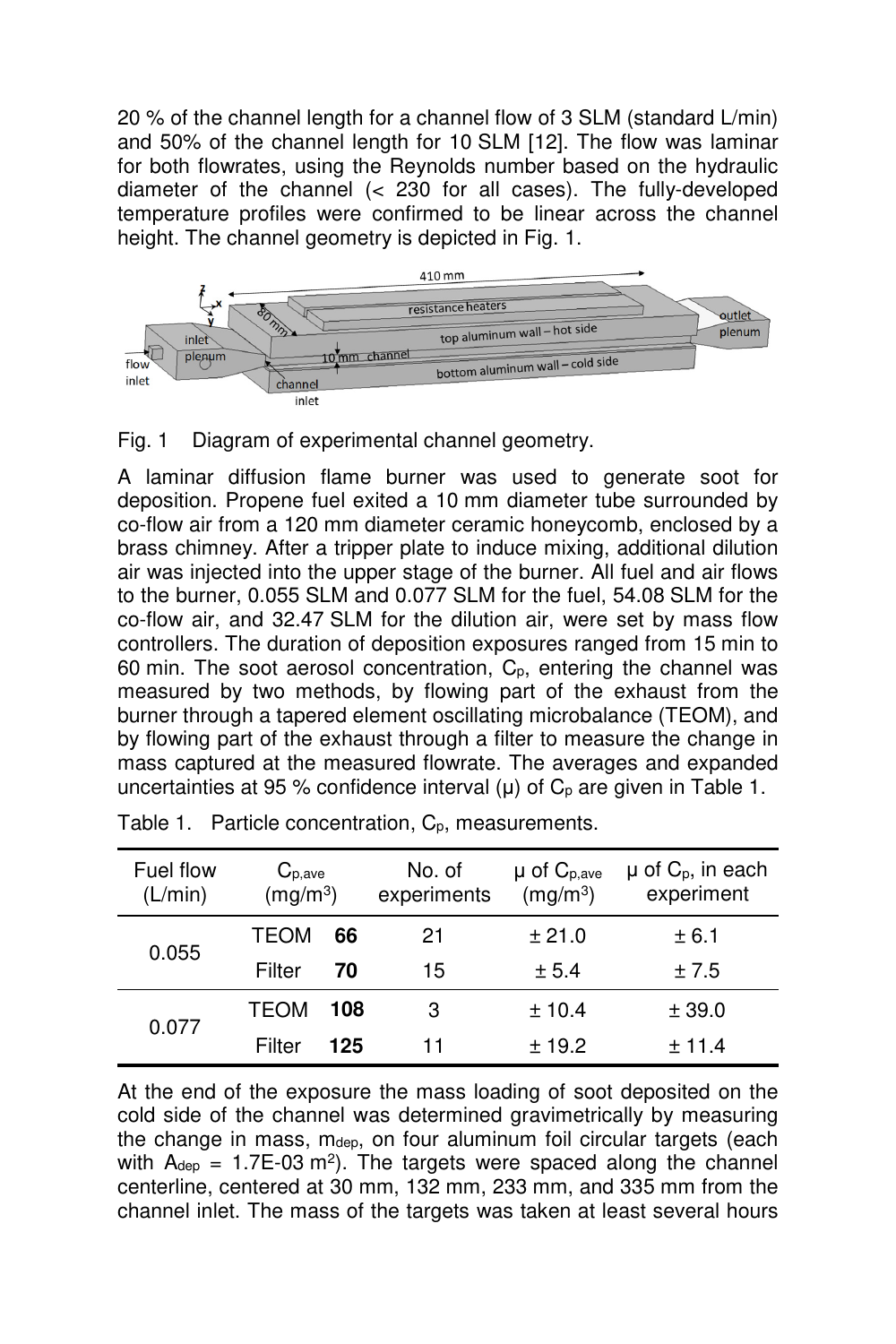after the end of an experiment, after the channel was cooled to room temperature. Subsequent mass measurements performed after desiccating overnight did not show consistent reductions to indicate condensed volatiles or water on the targets. The uncertainty in mass loading measurements was estimated as  $\pm 1$  mg/m<sup>2</sup>. The standard deviation over the average of the four mass loading measurements was 15 % or less for all but one experiment, with the biggest deviation coming from the first target. The average mass loading, the incoming Cp, and the exposure time, t, were used in Eq. 2 to calculate the overall deposition velocity,  $v_{dep}$ . The filter-based  $C_p$  was used for experiments when the filter was included. Otherwise, the TEOM-based  $C_p$  was used.

$$
v_{\rm dep} = \frac{m_{\rm dep}}{C_{\rm p} A_{\rm dep} t} \tag{Eq. 2}
$$

The average  $v_{\text{den}}$  from each experiment could be compared to the theoretical vth determined from Eq. 1 because the thermophoretic force was the major mechanism driving particles to deposit, and the flow and C<sub>p</sub> were steady throughout the experiments. Because of the linear temperature gradient across the channel, the ∇T for the calculation of V<sub>th</sub> was determined based on surface temperature measurements from steady-state experiments without deposition [12]. The average of the temperatures measured at the inlet and outlet was used to estimate Tp. Table 2 reports  $\nabla T$  and  $T_p$  for the different cases of flow and  $\Delta T$ . A  $K<sub>th</sub>$  of 0.36 was used to achieve the best matching of  $v<sub>th</sub>$  with  $v<sub>dep</sub>$ .

|  |  |  |  | Table 2. Channel flow and thermal measurements. |
|--|--|--|--|-------------------------------------------------|
|--|--|--|--|-------------------------------------------------|

|                                  | $\Delta T = 200 °C$ |       | $\Delta T = 100$ °C |       |
|----------------------------------|---------------------|-------|---------------------|-------|
| Channel flow (SLM)               | 3.00                | 10.00 | 3.00                | 10.00 |
| Measured $\nabla T$ (°C/m)       | 19745               | 19704 | 10394               | 10408 |
| Measured $T_p$ ( ${}^{\circ}C$ ) | 69                  |       | 47                  | 57    |

The results comparing the measured  $v_{dep}$  and the calculated  $v_{th}$  are plotted in Fig. 3 with the dashed line representing correspondence between the two velocities. Each symbol represents one experiment, with different color symbols representing different fuel flows or measurement methods for  $C_p$ . The error bars show the estimated combined expanded uncertainties, which were  $\pm 15$  % for  $v_{th}$  and varied from  $\pm$ 7.5 % to  $\pm$ 11.3 % for vdep. The primary factor that affected deposition velocity was the applied temperature gradient of the exposure. The cases with ∆T of 200 °C are clustered between 0.4 mm/s and 0.5 mm/s, and the cases with ∆T of 100 °C are clustered around 0.2 mm/s. One data point had error bars outside of the dotted line  $(v_{\text{dep}} = 0.14 \text{ mm/s}, v_{\text{th}} = 0.21 \text{ mm/s}).$  This point was for a channel flow of 10 L/min and ∆T of 100 °C. For this case the mass deposited on the first target was significantly lower than the average of the four targets, and its standard deviation over the average was 24 %. The local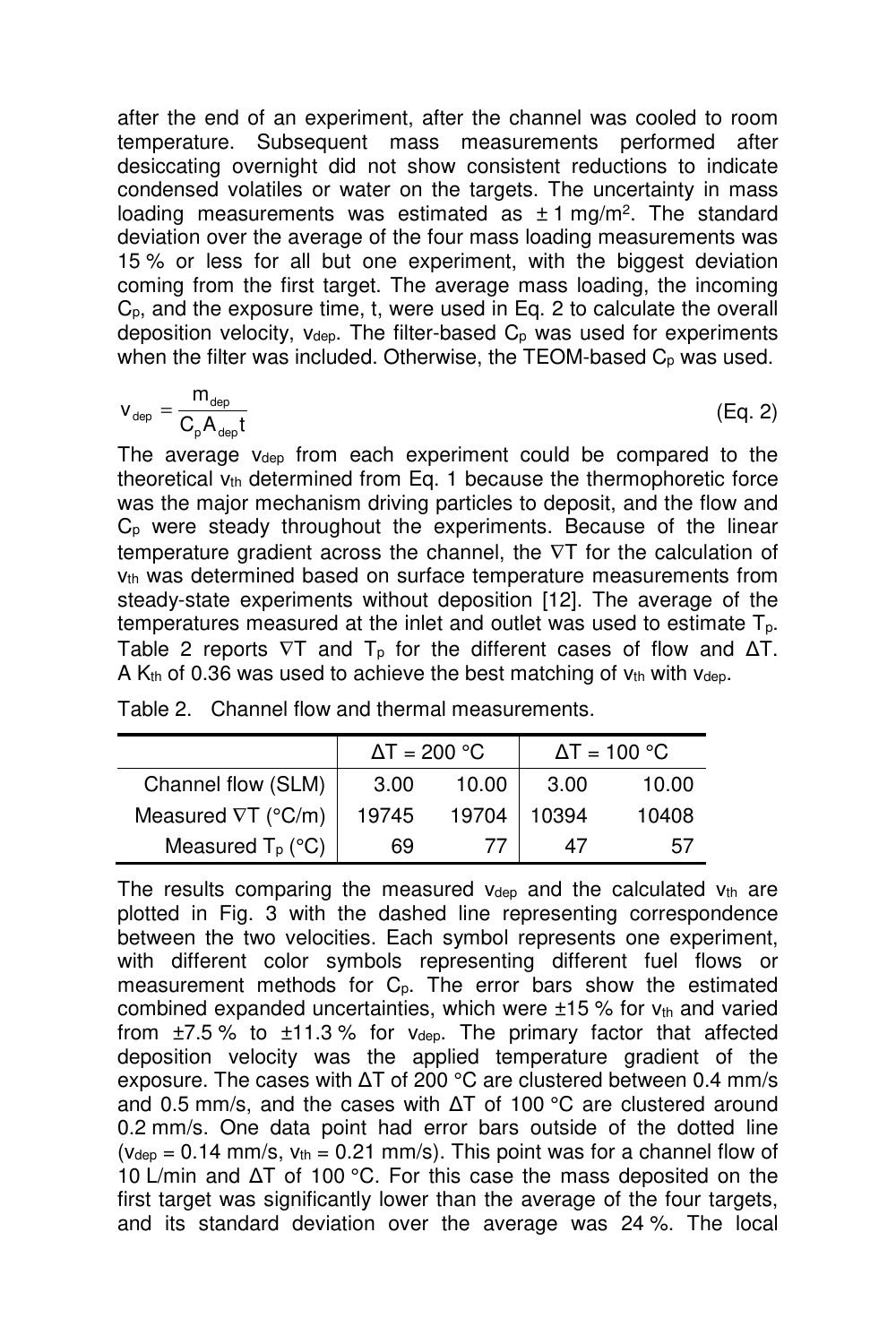temperature gradient close to the cold surface could be lower than expected before the thermal profile was fully-developed, and therefore have locally reduced deposition. Indirectly, the channel flow could affect deposition velocity through changes to the flow and temperature profiles. However, the cases with 10 SLM and ∆T of 200 °C did not have significantly less deposition on the first target, and the overall average deposition velocities were close to the dotted line in Fig. 3. The Cp and fuel flow also could have indirectly affected deposition velocity through changes to the soot size distribution, but there was no apparent distinction in cases with different fuel flowrates. Therefore, it was found that temperature gradient, and not  $C_p$ , fuel flow, or channel flow, directly affected deposition velocity, as expected based on Eq. 1.



Fig. 3. Experimental  $v_{dep}$  versus predicted  $v_{th}$ .

## **Computational modelling**

To model the soot deposition within the channel, computational flow and heat transfer simulations were run using the NIST Fire Dynamics Simulator (FDS) [3], [13]. The simulations were transient to track the buildup of soot on the surface. In FDS's aerosol deposition models, soot was treated as an additional gaseous species for which diffusive transport along concentration gradients was calculated automatically. To account for thermophoretic transport, an additional velocity based on Eq. 1 was applied to the aerosol species. Soot was introduced into the inlet flow at a concentration of 70 mg/m<sup>3</sup>, although this value did not affect  $v_{th}$  or the distribution of soot deposition, only the amount of deposit. The default soot properties from FDS were used, except for particle diameter, which was specified to be 0.035 µm, as an estimate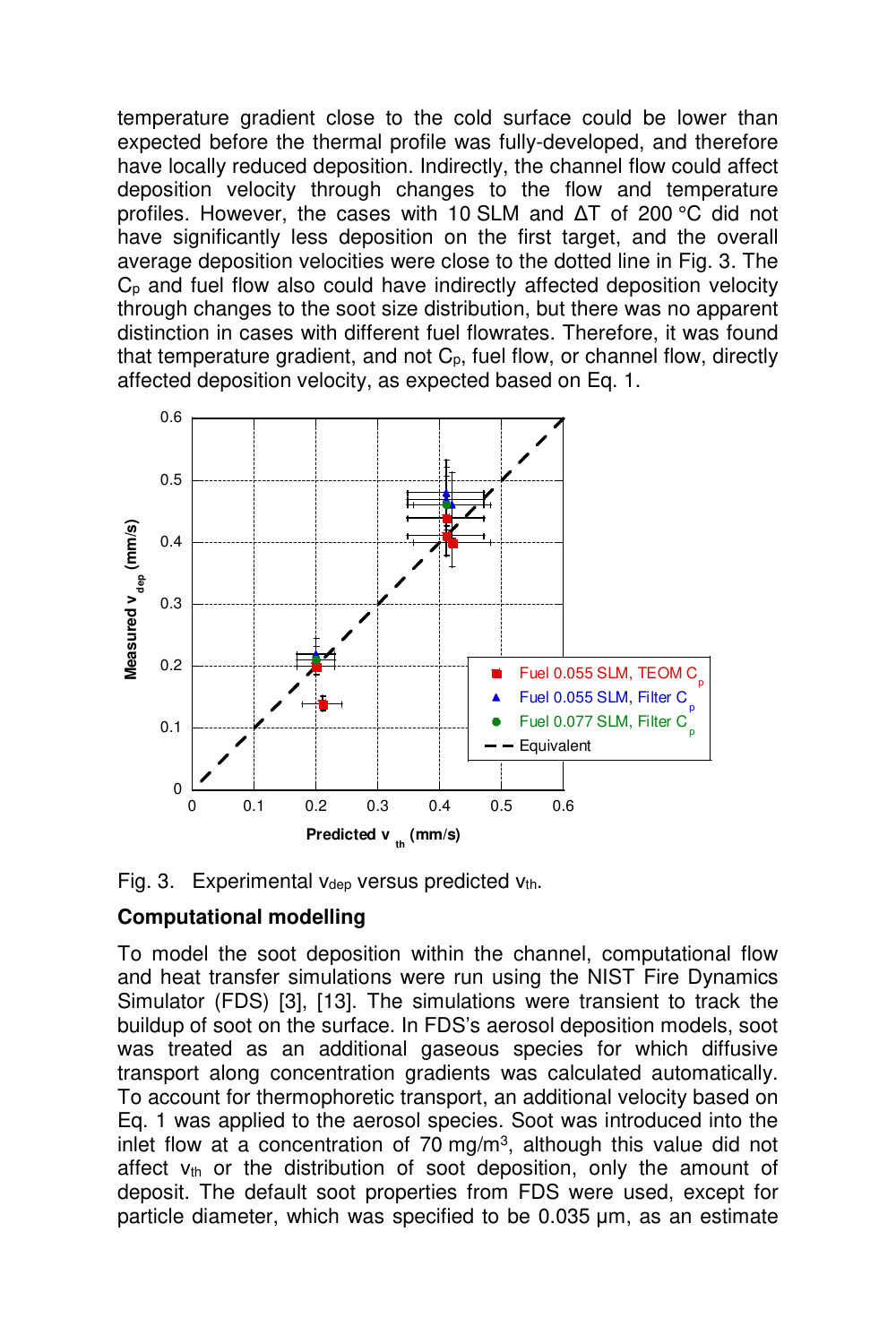of the primary particle size of soot agglomerates [6]. FDS used the temperature in the first grid cell above the wall for  $T<sub>p</sub>$  and the temperature dependent properties needed to calculate  $v_{th}$ . The  $K_{th}$  was calculated to be 0.55 in the FDS simulations.

The computational mesh was a structured rectangular grid with spacing of 5 mm across the width and length, and 1 mm across the height. The simulations were run for 1000 s, with steady deposition rates reached by 10 s. The hot and cold wall boundary conditions were constant temperature, and the side walls were adiabatic to approximate the experimental conditions. The inlet flow profile was prescribed based on the steady-state flow solution that included the inlet plenum geometry, while the flow temperature for the inlet was determined from the measurements within the inlet plenum.

Fig. 4 shows the FDS results for deposition velocity, v<sub>FDS</sub>, just above the cold wall. The value of  $v_{FDS}$  covering the largest area in the downstream portion of the channel is labeled for each case. When ΔT was doubled from 100  $\degree$ C to 200  $\degree$ C, the v<sub>FDS</sub> results were slightly more than doubled. When the channel flow increased from  $3$  SLM to 10 SLM,  $V_{FDS}$ decreased slightly for both temperature differences. The v<sub>FDS</sub> increased along the flow direction as the flow and temperature profiles developed. The increases in  $v_{FDS}$  continued farther into the channel for the 10 SLM cases compared to the 3 SLM cases, which were more stable in the downstream half of the channel. These differences between the channel flowrates were attributed to the differences in the flow development, with 10 SLM requiring a longer channel distance to completely develop. In general,  $v_{FDS}$  predictions were lower than  $v_{dep}$ and  $v_{th}$  from corresponding experiments, except for the downstream  $v_{FDS}$  for the 3 SLM cases, which were close to the  $v_{dep}$  and  $v_{th}$ .

Two significant aspects of the FDS thermal predictions are affecting the deposition velocity comparisons with the experiments. First, the development length for fully-developed temperature profiles in FDS is longer than expected in the experiments based on the detailed steadystate flow simulations [12]. Fully-developed profiles in the experiments are also confirmed by the uniformity of soot loading measurements across the length, particularly for the final three out of four targets. The second discrepancy is with the values calculated for ∇T in FDS, which are significantly less than the measured ∇T's in Table 2. FDS determines ∇T using wall heat transfer coefficient correlations [3], which may be causing errors to  $v_{FDS}$  for these cases of laminar channel flow.

## **Conclusion**

Laminar flow through a thin rectangular channel with a transverse temperature gradient was used to generate thermophoretic deposition exposures on a target surface for different cases of channel flowrate, channel temperature gradient, and fuel flowrate. The mass of deposition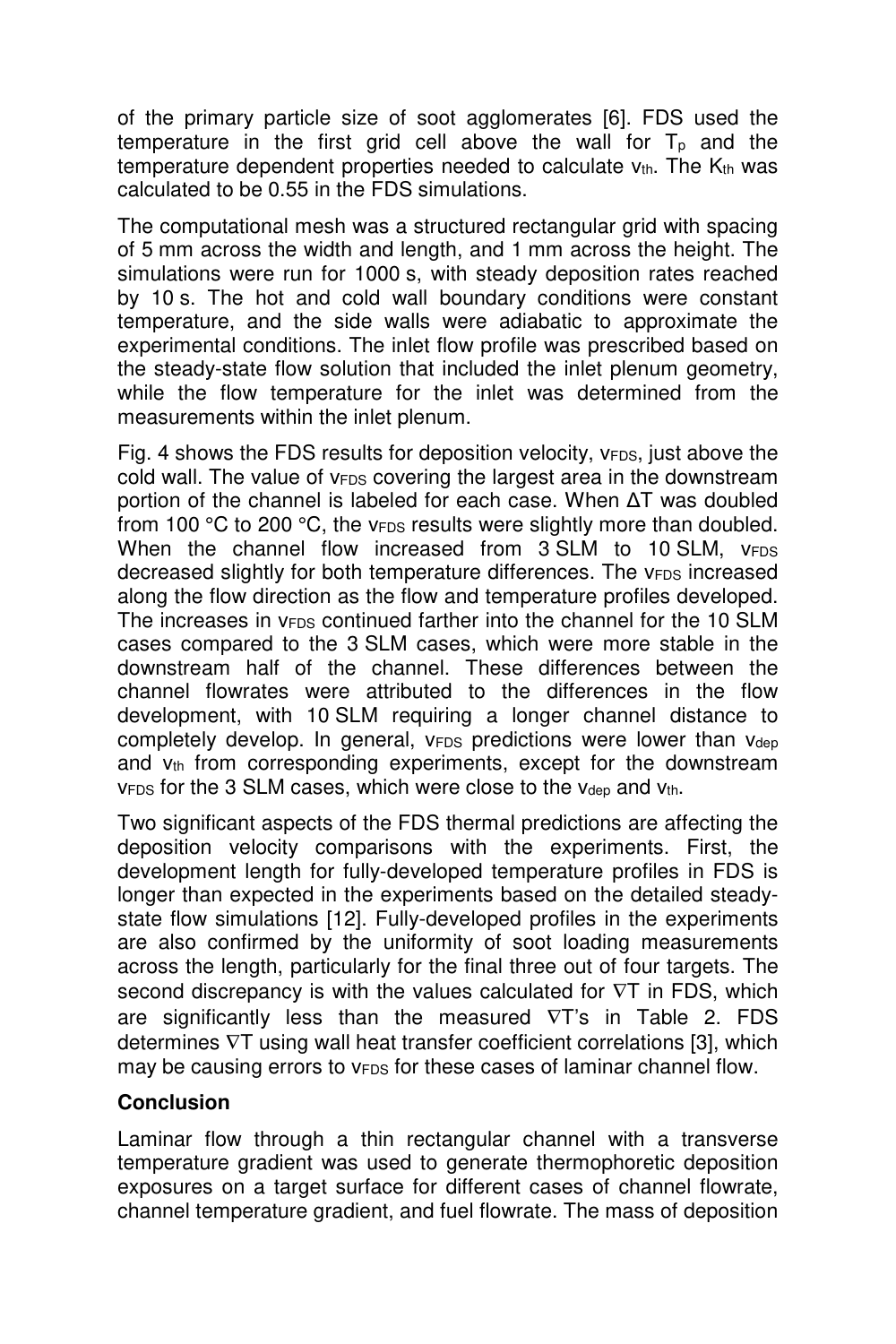was measured gravimetrically and combined with measurements of the inlet soot concentration to determine the overall deposition velocity. The deposition velocity compared well with the predicted thermophoretic velocities based on the channel temperature gradient and an assumed particle diameter. The channel flow was also modeled with FDS to generate predictions of soot deposition in the channel. The simulated deposition velocities showed the expected trends with temperature gradient, but were generally lower than the experimental deposition and thermophoretic velocities. The differences in the deposition velocities and thermophoretic coefficients were attributed to FDS predicting slower thermal development compared to the experiments, and to FDS calculating the temperature gradient from the heat transfer coefficient, rather than from the overall channel temperature difference.



(a)  $\Delta T = 200$  °C, 3 L/min

Fig. 4. FDS results for deposition velocity distribution.

#### **References**

- [1] K. M. Butler and G. W. Mulholland, "*Generation and Transport of Smoke Components*," *Fire Tech.*, vol. 40, no. 2, pp. 149–176, Apr. 2004.
- [2] W. C. Hinds, *Aerosol technology: properties, behavior, and measurement of airborne particles*, 2nd ed. New York: Wiley, 1999.